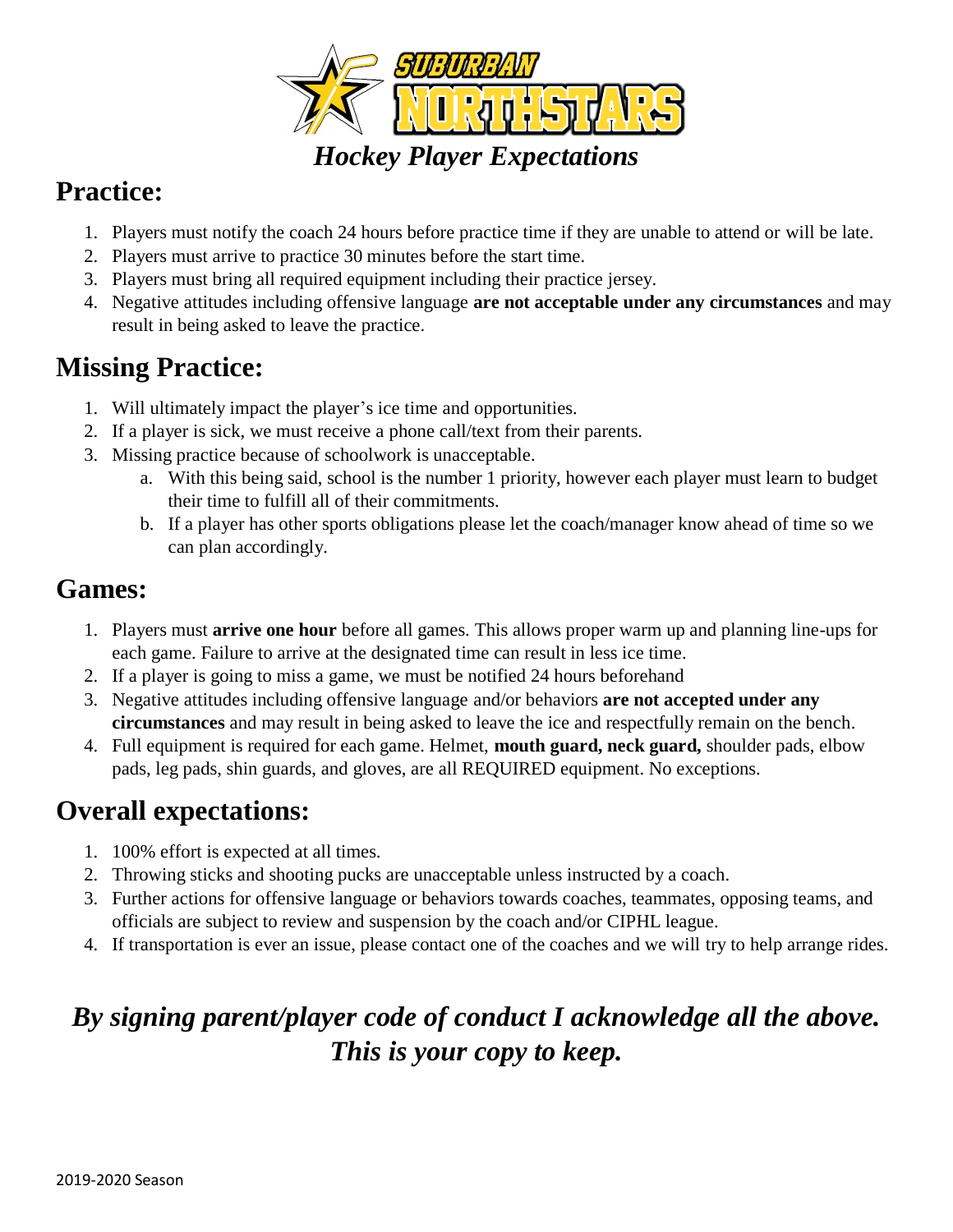

#### *USA Hockey code of conduct:*

- Work hard to improve your skills but remember to have fun.
- $\bullet$  Be a team player get along with your teammates.
- Learn teamwork, sportsmanship and discipline.
- Be on time with all required equipment/gear.
- Learn the rules and play by them. Always be a good sport.
- Respect your coach, your teammates, your parents, opponents and officials.
- Never argue with an official's decision.

#### *AHAI code of conduct:*

#### **ZERO TOLERANCE POLICY**

In an effort to make ice hockey a more desirable and rewarding experience for all participants, AHAI has a very simple definition of Zero Tolerance and it will not be tolerated.

#### **The definition is: Any lack of Respect or Unsportsmanlike conduct will not be tolerated and will be a violation of AHAI's Zero Tolerance Policy.**

This campaign is designed to require all players, coaches, officials, team officials and administrators, parents and spectators to comply with the Zero Tolerance Policy. Each organization, player, coach, officials, team officials and administrators, parents and spectators are expected to enforce this Policy. In addition, AHAI has instructed the Officiating Program to adhere to certain points of interest to enforce this Policy in all USA Hockey sanctioned games. Thus, the following points of emphasis must be implemented by all On-Ice Referees and Linesmen:

#### **PLAYERS**

A minor penalty for unsportsmanlike conduct *(Zero Tolerance)* shall be assessed whenever a player:

- 1. Openly disputes or argues any decision by an official.
- 2. Uses obscene or vulgar language at any time, including any swearing, even if it is not directed at a particular person.
- 3. Visually demonstrates any sign of dissatisfaction with an official's decision. Any time that a player persists in any of these actions, they shall be assessed a misconduct penalty. A game misconduct shall result if the player continues such action.

I, the undersigned, have read and agree to abide by the Player's Code of Conduct. I also acknowledge that I have read and understand the Player expectations.

| Player's Signature | Date |  |
|--------------------|------|--|
| Parent's Signature | Date |  |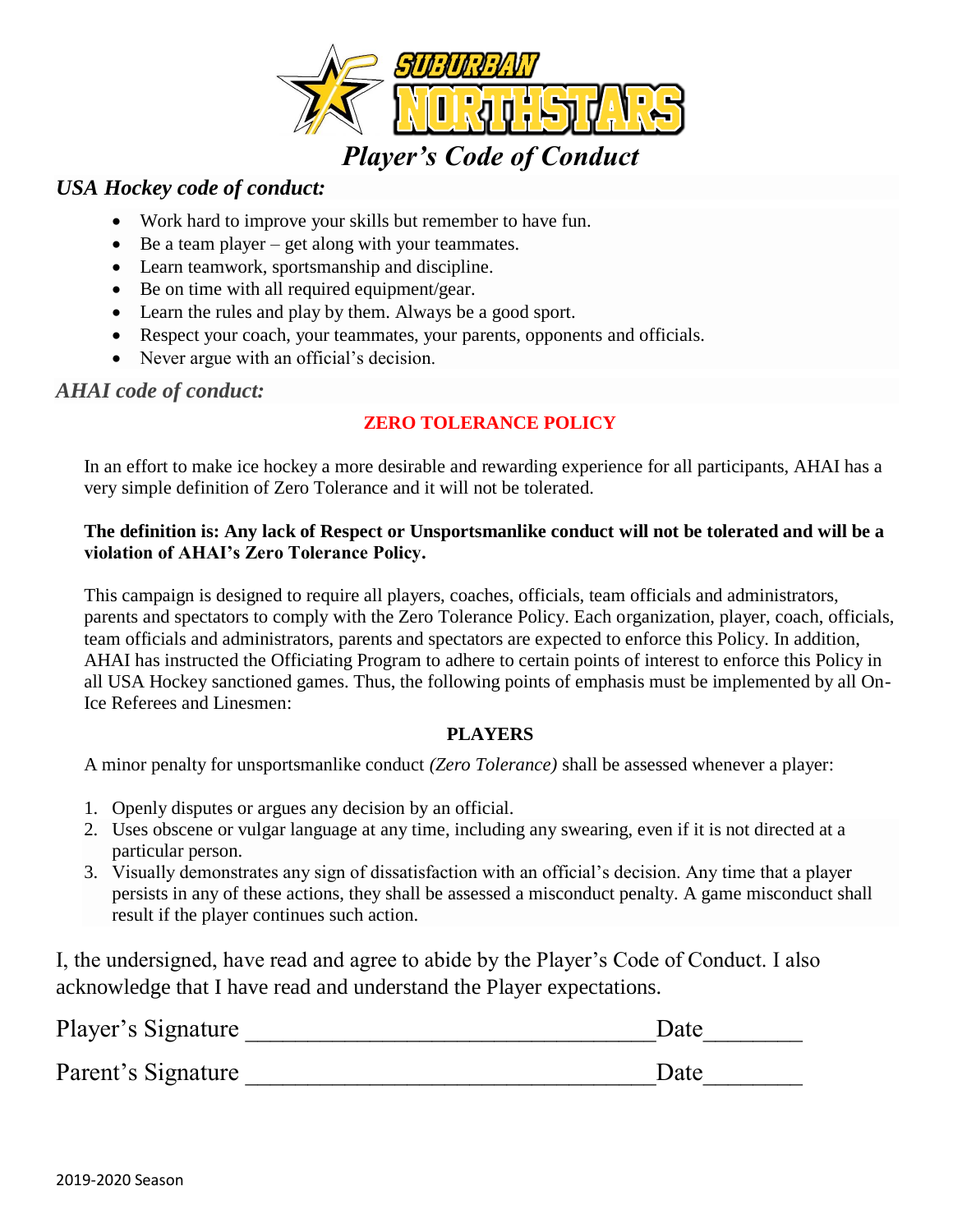

- Do not force your children to participate in sports, but support their desire to play their chose sports. Children are involved in organized sports for their enjoyment. Make it fun.
- Encourage your child to play by the rules. Remember, children learn best by example, so applaud the good plays of both teams.
- Do not embarrass your child by yelling at players, coaches, or officials. By showing a positive attitude toward the game and all of its participants, your child will benefit.
- Emphasize skill development and practices and how they benefit your young athlete.
- Know and study the rules of the game and support the officials on and off the ice. This approach will help in the development and support of the game. Any criticism of the officials only hurts the game.
- Applaud a good effort in both victory and defeat, and enforce the positive points of the game. Never yell or physically abuse your child after a game or practice – it is destructive. Work toward removing the physical and verbal abuse in youth sports.
- Recognize the importance of volunteer coaches. They are important to the development of your child and the sport.
- Treat all volunteers including coaches, committee/board members, and volunteers with respect.
- Communicate with them and support them in a professional manner.
- If you enjoy the game, learn all you can about hockey and volunteer.

I, the undersigned, have read and agree to abide by the Parent's Code of Conduct. I also acknowledge that I have read and understand the Player expectations.

| Parent's Signature | Date |
|--------------------|------|
| Parent's Signature | Date |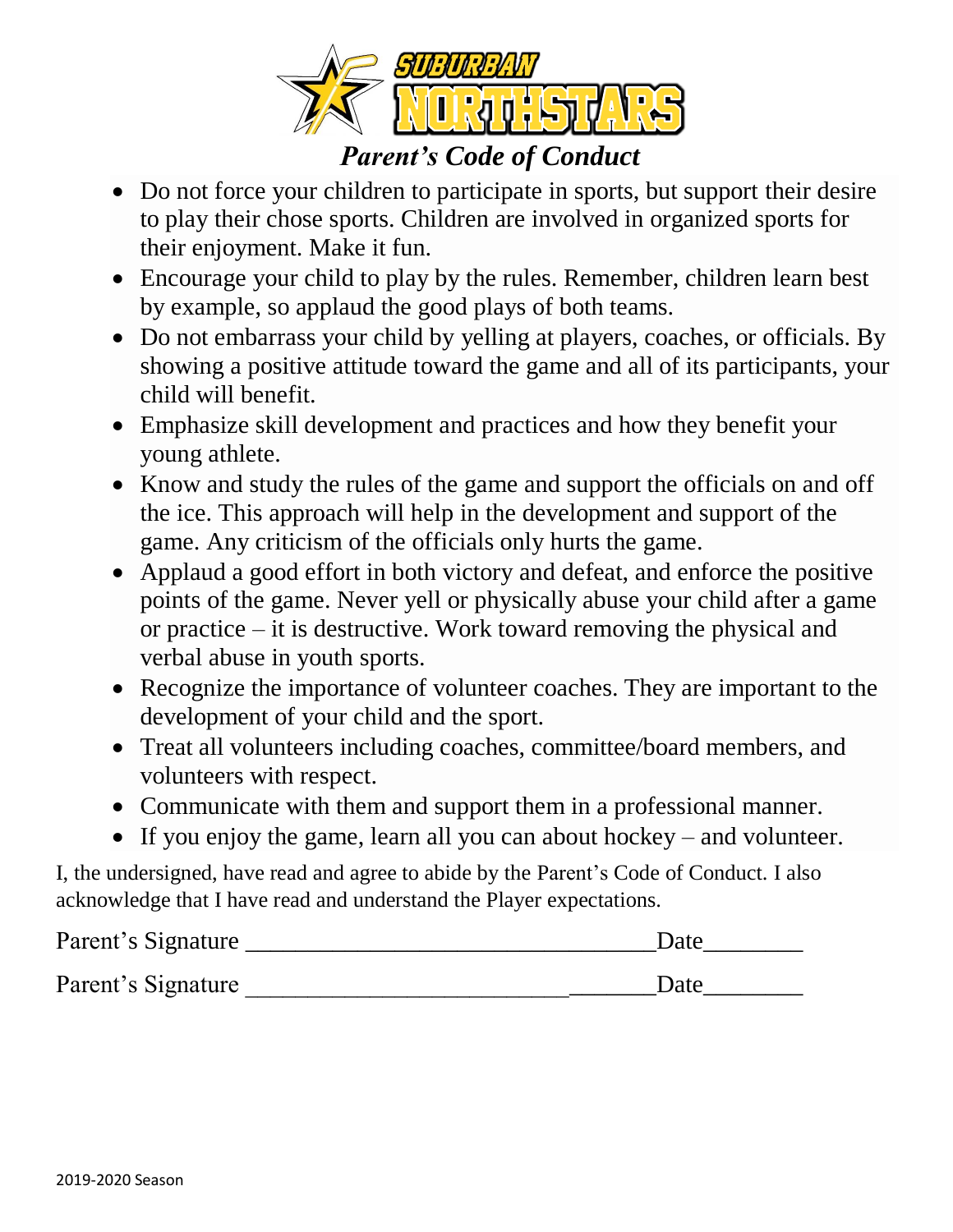

### *Hockey Payment Agreement Contract*

By this contract, Player (as signed below) agrees to make payments to Payee, hereafter known as "Suburban Hockey Association." (SHA) by the following schedule in exchange for your child playing hockey within this organization. This payment schedule is enforceable as indicated below and the methods described below will be used in cases of delinquent payment.

By this agreement, it is agreed that a payment (as described below) will be surrendered to SHL every month until the total of the payment required has been delivered. Budgeted fee this year is \$850 per player, \$35 for a jersey if you need, and \$10 for socks. Scholarships may be available for non-travel team players**.**

#### **A deposit of \$50 from each family is required and will be returned at the end of the season provided obligations of assisting in 3 games has been met.** Please contact Naomi for more information.

The payment plan will take the following form:

- Parent's help deposit \$50.00 due beginning of season PAID
- October 20, 2019 \$285 PAID
- November 20, 2019 \$285 PAID
- December 20, 2019 \$280 PAID\_\_\_\_\_\_\_

Payments/checks can be made to "Suburban Hockey" and delivered to Naomi or Conny at practices or games, or they can be mailed to the address below:



This agreement is binding, and failure to meet its terms will allow the Payee to take certain recourse.

- *Any payment not received by the 20th of the billed month will incur a fee of \$25.00,* which will be assessed to the account on the 21st of the billed month. Payments mailed in MUST BE POSTMARKED no later than the  $20<sup>th</sup>$  or the late fee will be applied.
- *Insufficient payment and bounced checks will incur a fee of \$25.00.*
- **In the event that the end of the season arrives and a balance remains unpaid, this will be reported to AHAI, which will entitle them the right to not allow a renewal of the players USA Hockey registration, thus preventing the player from playing anywhere in the United States.**

By signing this agreement, all parties agree to the terms as described above. Alterations to this agreement can only be made by both parties and must be placed in writing. Both parties will receive a copy of this agreement and will be responsible for upholding its terms. Failure to sign this contract will result in the player being refused the right to play within this organization.

| Player Name (printed):            | Date: |
|-----------------------------------|-------|
| Responsible Payer Name (printed): |       |
| Responsible Payer Signature:      |       |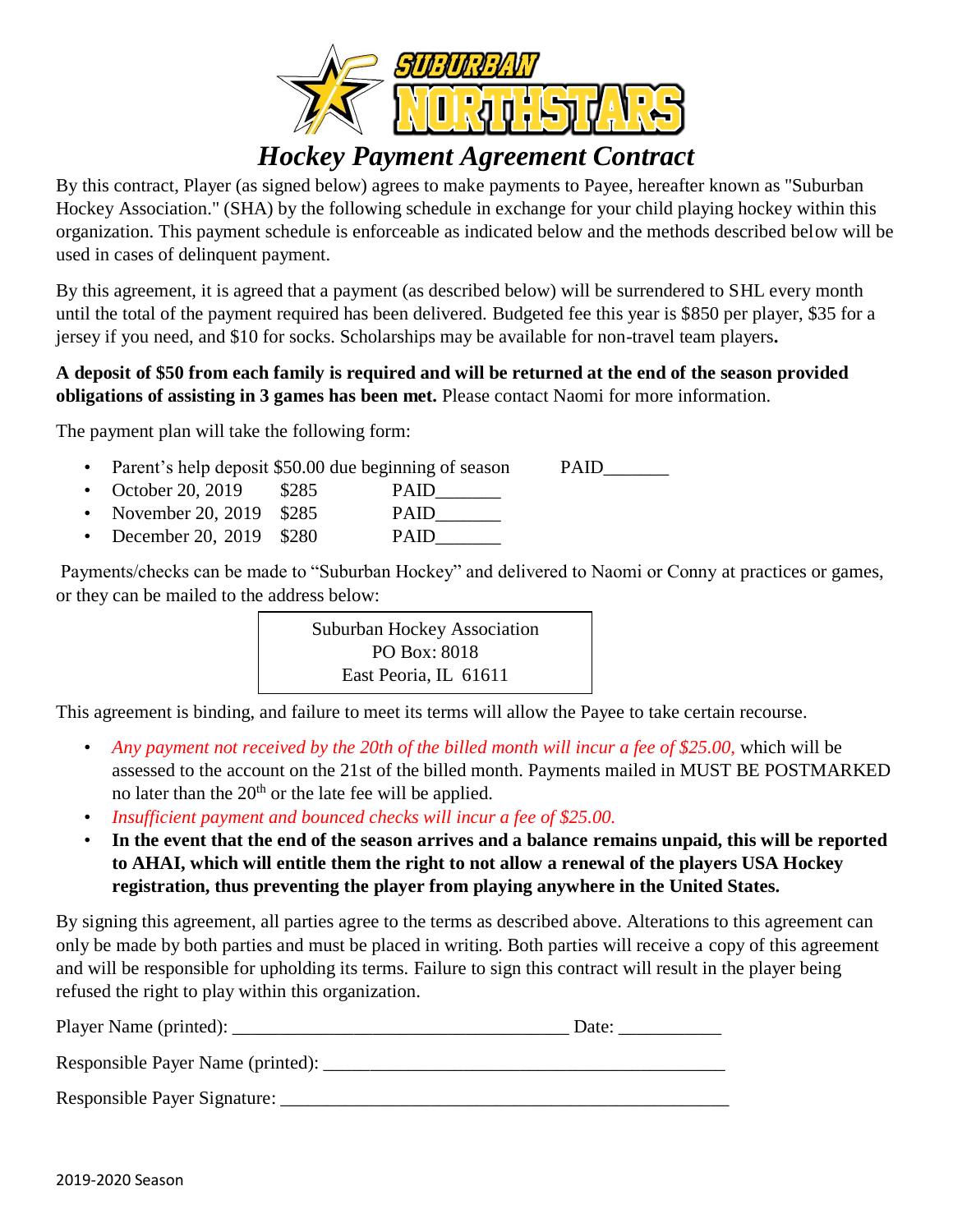

### **Photo Release Form for Minors (if under 18)**

The Suburban Hockey Association (SHA) and Central Illinois Prep Hockey League (CIPHL) has my permission to use my or my child's photograph publically to promote the organization. I understand that the images may be used in print publications, online publications, presentations, websites, and social media. I also understand that no royalty, fee or other compensation shall become payable to me by reason of such use.

| Parent/Guardian's signature:      | Date |
|-----------------------------------|------|
| Parent/Guardian's Name (printed): |      |
| Child's Name (printed):           |      |

### **Photo Release Form for Adults (players over 18)**

The Suburban Hockey Association (SHA) and Central Illinois Prep Hockey League (CIPHL) has my permission to use my photograph publically to promote the organization. I understand that the images may be used in print publications, online publications, presentations, websites, and social media. I also understand that no royalty, fee or other compensation shall become payable to me by reason of such use.

| Signature:      | Date |
|-----------------|------|
| Name (printed): |      |